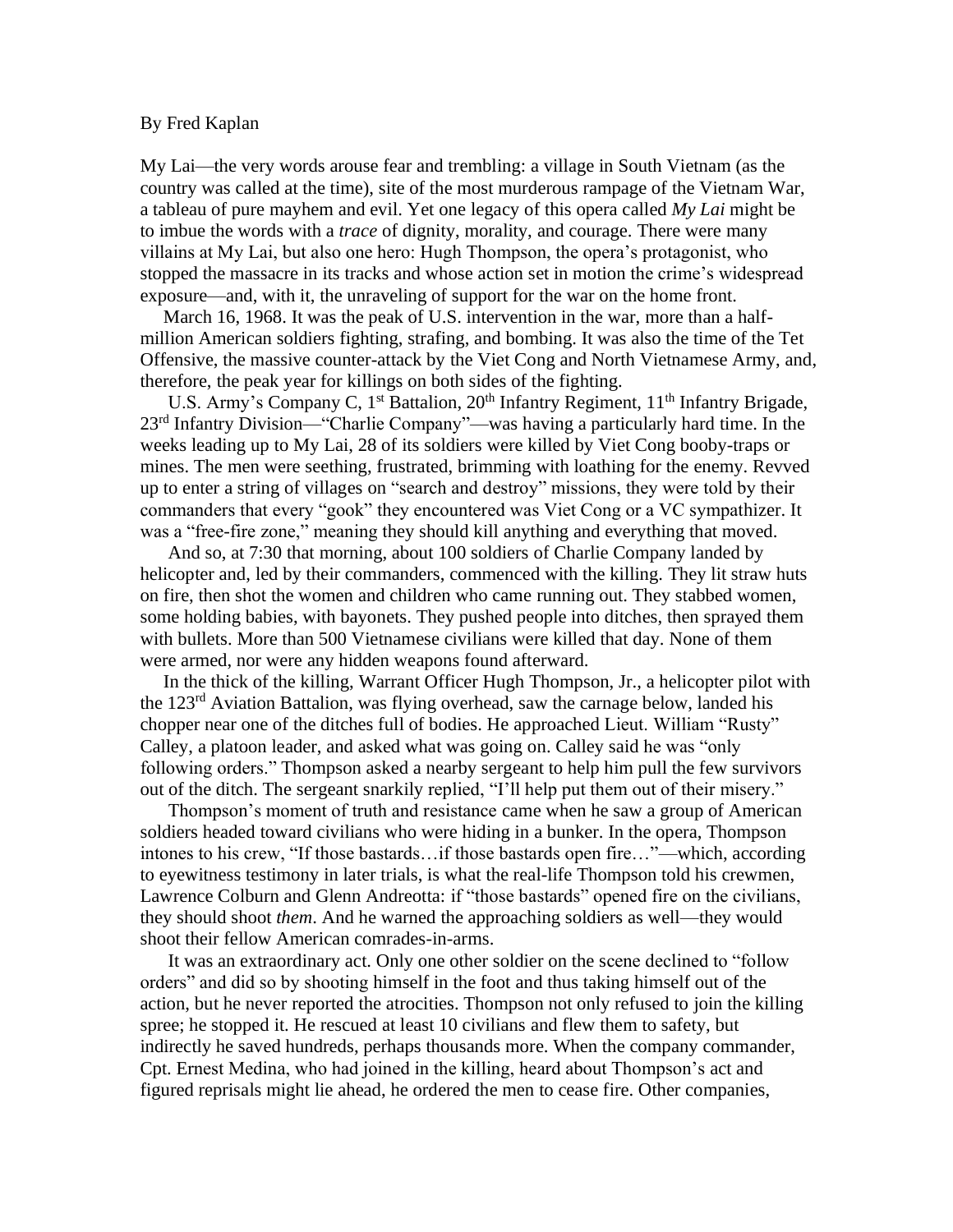which were about to go into other villages and commit similar atrocities, canceled their missions.

 But Thompson wasn't lauded when he reported the crimes back at headquarters. His superiors lambasted him, spread lies about his character, and ordered rote investigations that disputed his account—described the deaths as minimal and accidental, the results of "collateral damage" from artillery and air strikes. At least some superiors knew Thompson had told the truth. One sergeant, an eyewitness, wrote Gen. William Westmoreland, commander of the U.S. Army in Vietnam, telling him that there was "a My Lai each month for over a year" during the peak fighting of 1967-68 Westmoreland did nothing.

 More remarkable, among the hundreds of American soldiers who took part in those dozen or more My Lais, Thompson was the *only* one who so much as filed a complaint. Two years passed before journalist Seymour Hersh wrote his expose of the massacre, which sparked a more honest investigation and 36 military trials. But Lt. Calley was the only one found guilty—all the others, of higher and lower rank, were acquitted—and President Richard Nixon commuted Calley's life sentence, on charges of premeditated murder, to three-and-a-half years under house arrest. For long after, Thompson's story was widely disbelieved; his testimony at the inquest was decried; a member of Congress denounced him as a traitor.

 Not until March 1998, thirty years after the fact, were Hugh Thompson, Lawrence Colburn and (posthumously) Glenn Andreotta awarded a medal—the Soldier's Medal, the Army's highest honor for bravery not involving direct conflict with the enemy. The official statement lauded the three "for heroism above and beyond the call of duty while saving the lives of at least 10 Vietnamese civilians during the unlawful massacre of noncombatants by American forces at My Lai."

 It was a stirring vindication for Thompson, who died of cancer six years later at the age of 62, but it shouldn't give us comfort. We still know little about those dozen other My Lais executed in our names. Nor is this strictly a tale of history. On Mar. 18, 2019, U.S. fighter pilots in a highly secretive unit called Task Force 9 dropped two bombs on a crowd of women and children huddled against a riverbank in Syria, killing at least 70. Official reports covered up the strike until the *New York Times* exposed it two-and-a-half years later. It turned out Task Force 9 frequently evaded "rules of operation," which barred air strikes on civilian targets, by falsely claiming that they'd acted in "selfdefense." On Aug. 29, 2021, a U.S. drone strike killed 10 civilians, including seven children, in Afghanistan. It took five months, not 30 years, for the Pentagon to admit the error, but until then the chairman of the Joint Chiefs of Staff praised the operation as a "righteous strike" against ISIS terrorists. Even after the admission, an apology, and a cash payment to relatives, the Pentagon spokesman said the mistake was due to "a breakdown in process…not the result of negligence, not the result of misconduct, not the result of poor leadership."

 These weren't My Lais, but the similarities are clear. Both incidents took place in the heat of desperate battle. Task Force 9 was given a license to kill at the peak of the war to crush the ISIS Caliphate. The Afghan attack, the final U.S. drone strike in America's 20 year war, occurred during the mayhem of evacuation; three days earlier, an ISIS suicide bombing at the airport had killed almost 200 people, including 13 U.S. troops, and commanders were eager to find and kill more terrorists before they struck again.